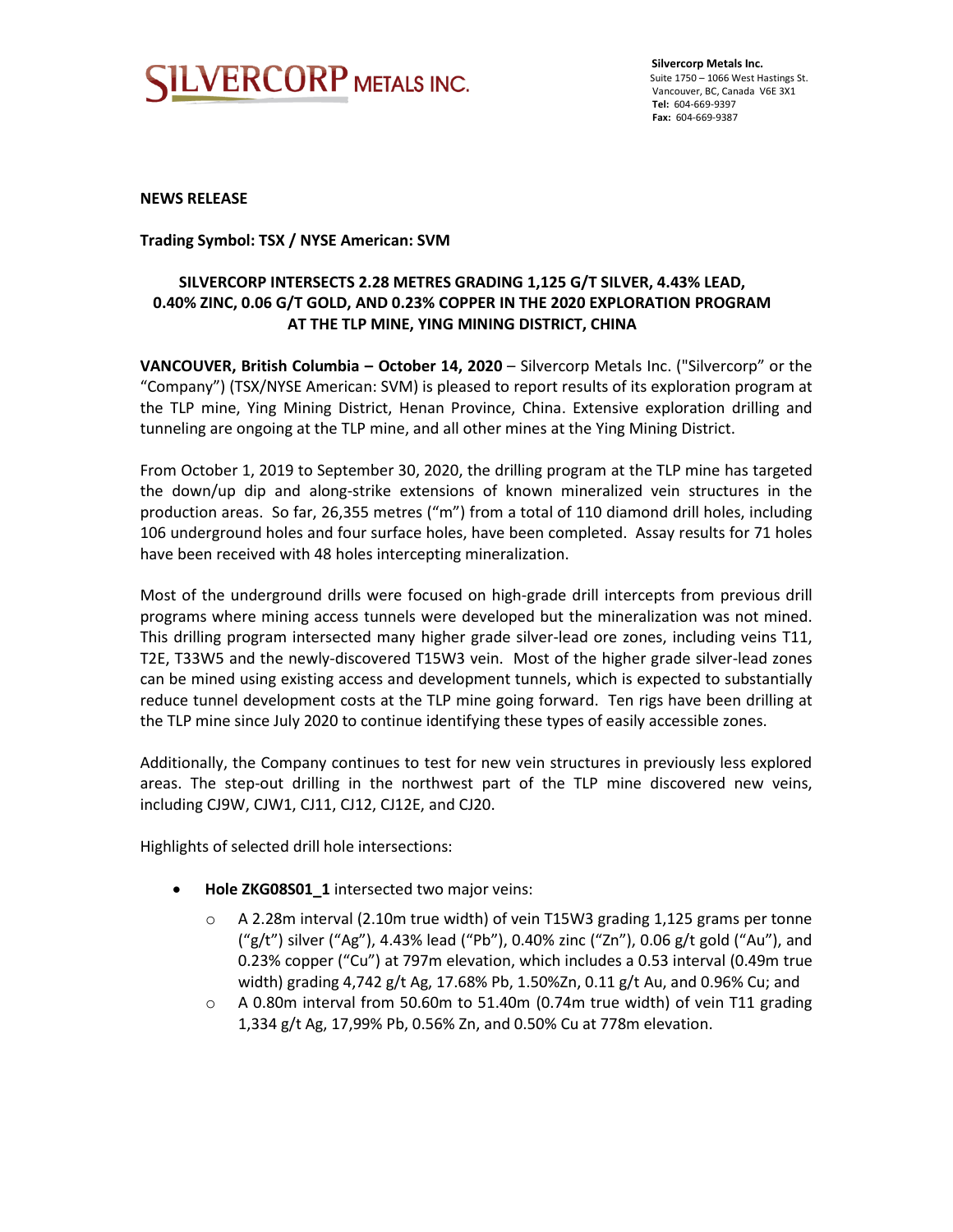- **Hole ZKG08S01\_3** intersected two major veins:
	- o A 2.07m interval from 0.40m to 2.47m (2.02m true width) of vein T15W3 grading 1,027 g/t Ag, 10.25% Pb, 1.20% Zn, and 0.13% Cu at 798m elevation, which includes a 1.04m interval (1.02m true width) grading 2,041 g/t Ag, 20.20% Pb, 2.33% Zn, and 0.25% Cu; and
	- $\circ$  A 1.10m interval from 66.37m to 67.47m (1.08m true width) of vein T11E2 grading 614 g/t Ag, 1.74% Pb, 0.25% Zn, 0.11 g/t Au, and 0.12% Cu at 776m elevation, which includes a 0.60m interval (0.60m true width) grading 1,114 g/t Ag, 2.86% Pb, 0.42% Zn, 0.05 g/t Au, and 0.20% Cu.
- **Hole ZKG08S01\_6** intersected two major veins:
	- $\circ$  A 2.05m interval from 0.00m to 2.05m (1.99m true width) of vein T15W3 grading 811 g/t Ag, 7.68% Pb, 0.51% Zn, 0.05 g/t Au, and 0.21% Cu at 797m elevation, which includes a 1.05m interval from 1.00m to 2.05m (1.05m true width) grading 1,564 g/t Ag, 14.24% Pb, 0.85% Zn, 0.05 g/t Au, and 0.39% Cu; and
	- o A 0.94m interval from 94.88m to 95.82m (0.90m true width) of an unnamed vein, grading 691 g/t Ag, 2.60% Pb, 0.56% Zn, 0.09 g/t Au, and 0.11% Cu.
- **Hole ZKG08S01\_2** intersected a 1.77m interval from 0.00m to 1.77m (1.74m true width) of vein T15W3 grading 539 g/t Ag, 2.29% Pb, 0.58% Zn, and 0.20% Cu at 797m elevation, which includes a 0.79m interval from 0.98m to 1.77m (0.78m true width) grading 1,175 g/t Ag, 4.66% Pb, 1.19% Zn, and 0.43% Cu.

In addition to drilling, a total of 38,995m of exploration tunnels between 510m and 1,070m elevation have been developed during the period. Exploration tunnelling at the TLP mine (comprising drifting, crosscutting and raising) was driven along and across major mineralized vein structures to upgrade the drill defined mineral resources and test for new parallel and splay structures, and are summarized in the following table:

|                                                                                                                                | Total<br>Tunneling<br>(m) | <b>Drift</b><br>Channel     |                 | Total Mineralization Exposed by Drift [1] |                                  |             |           |           |  |
|--------------------------------------------------------------------------------------------------------------------------------|---------------------------|-----------------------------|-----------------|-------------------------------------------|----------------------------------|-------------|-----------|-----------|--|
| <b>Major Target Veins</b>                                                                                                      |                           | <b>Samples</b><br>Collected | Included<br>(m) | Length<br>(m)                             | <b>Average True</b><br>Width (m) | Ag<br>(g/t) | Pb<br>(%) | Zn<br>(%) |  |
| T5E1, T11, T14, T14E,<br>T15W, T15W, T16,<br>T16E, T16W, T17, T17E,<br>T17W, T21, T23 T26,<br>T26E, T31W3, T33E,<br>T35E, T39E | 38.995                    | 16.544                      | 23.846          | 8.239                                     | 0.67                             | 240         | 3.17      | 0.38      |  |

[1] Mineralization is defined by silver equivalent value (AgEq) greater than or equal to 130 g/t at the TLP mine. (Formula used for AgEq calculation: TLP =  $34.19 * Pb\% + Agg/t$ )

Highlights of selected mineralized zones exposed in the drift tunnels:

 **Drift Tunnel PD846-T16W-846-12SYM** exposed mineralization 105m long and 0.42m wide (true width) grading 972 g/t Ag, 1.25% Pb, and 0.72% Zn within vein structure T16W at 846m elevation;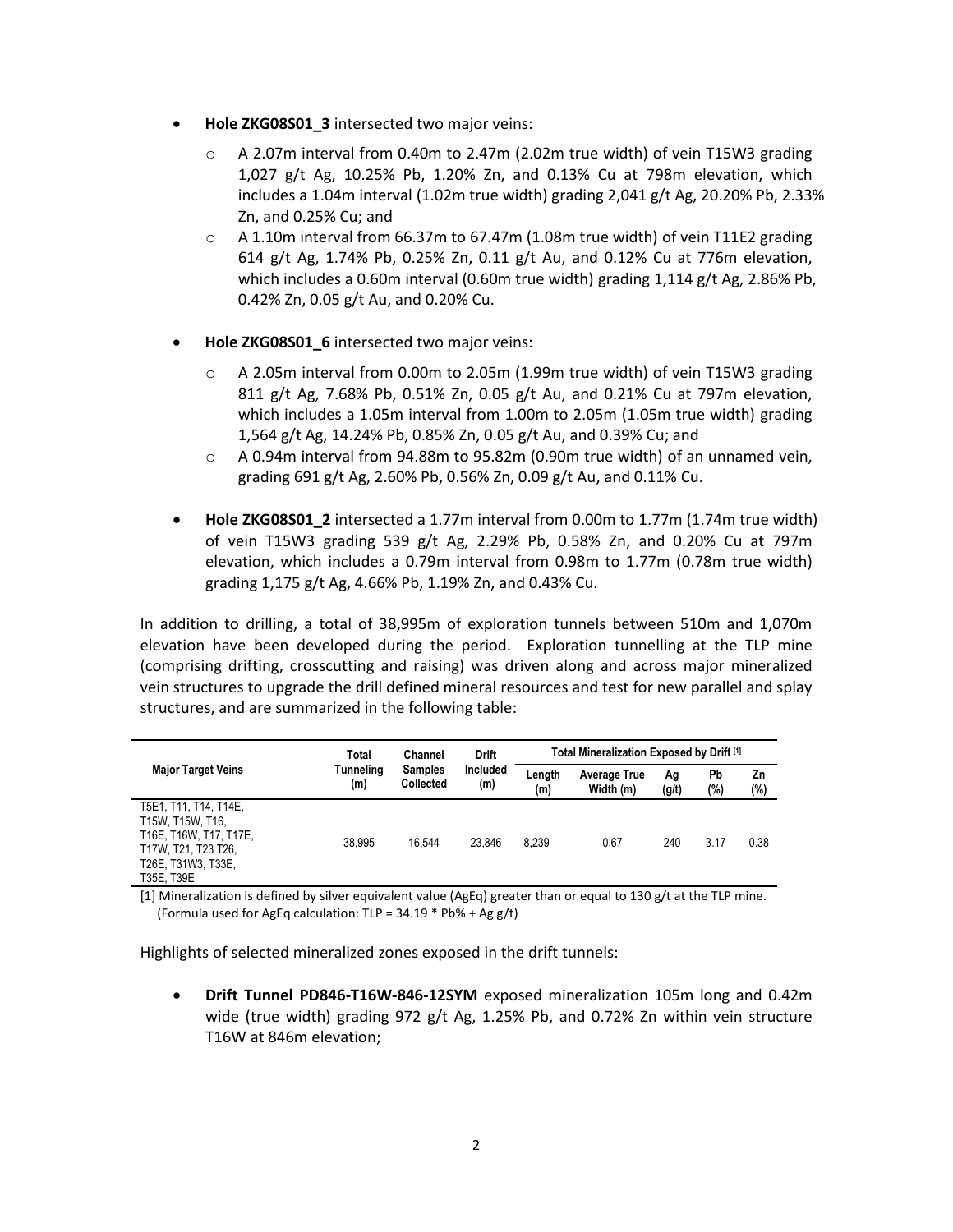- **Drift Tunnel PD890-T5E1a-890-31NYM** exposed mineralization 15m long and 0.44m wide (true width) grading 1,784 g/t Ag, 9.55% Pb, and 0.81% Zn within vein structure T31W3 at 890m elevation;
- **Drift Tunnel PD960-T23-990-1NYM** exposed mineralization 25m long and 0.75m wide (true width) grading 1,879 g/t Ag, 1.31% Pb, and 0.12% Zn within vein structure T23 at 990m elevation;
- **Drift Tunnel PD1050-T26-1050-A4NYM** exposed mineralization 25m long and 1.11m wide (true width) grading 716 g/t Ag, 9.05% Pb, and 0.13% Zn within vein structure T26 at 990m elevation; and
- **Drift Tunnel PD820-T16-1SYM** exposed mineralization 80m long and 1.04m wide (true width) grading 719 g/t Ag, 5.19% Pb and 0.92% Zn within vein structure T16 at 600m elevation.

| Hole ID         | From   | To     | Width  | True<br>Width | Ag             | Pb      | Zn   | Au      | Cu      | Vein               |
|-----------------|--------|--------|--------|---------------|----------------|---------|------|---------|---------|--------------------|
|                 | (m)    | (m)    | (m)    | (m)           | (g/t)          | $(\% )$ | (%)  | (g/t)   | $(\% )$ |                    |
| <b>ZKCJ0801</b> | 262.49 | 262.84 | 0.35   | 0.34          | 233            | 6.26    | 1.55 | 0.25    | 0.06    | CJ12               |
| <b>ZKCJ0801</b> | 280.29 | 280.70 | 0.41   | 0.40          | 8              | 3.57    | 0.18 | 0.05    | 0.04    | CJ12E              |
| ZKG0123         | 263.97 | 264.60 | 0.67   | 0.58          | 73             | 25.13   | 0.48 | < 0.050 | 0.02    | <b>T15W</b>        |
| <b>ZKG0123</b>  | 286.28 | 287.08 | 0.81   | 0.74          | 76             | 29.71   | 0.30 | 0.14    | 0.04    | T11                |
| ZKG0636         | 391.07 | 391.59 | 0.52   | 0.40          | 93             | 27.69   | 4.38 | 0.10    | 0.06    | T11                |
| ZKG08S01 1      | 0.00   | 2.28   | 2.28   | 2.10          | 1,125          | 4.43    | 0.40 | 0.06    | 0.23    | T15W3 [1]          |
| including       | 1.01   | 1.54   | 0.53   | 0.49          | 4,742          | 17.68   | 1.50 | 0.11    | 0.96    | T15W3              |
| ZKG08S01 1      | 50.60  | 51.40  | 0.80   | 0.74          | 1,334          | 17.99   | 0.56 | 0.07    | 0.50    | T <sub>11</sub>    |
| ZKG08S01 2      | 0.00   | 1.77   | 1.77   | 1.74          | 539            | 2.29    | 0.58 | 0.05    | 0.20    | T15W3              |
| ZKG08S01 3      | 0.40   | 2.47   | 2.07   | 2.02          | 1,027          | 10.25   | 1.20 | 0.05    | 0.13    | T15W3              |
| ZKG08S01 3      | 16.82  | 17.32  | 0.50   | 0.48          | 226            | 1.07    | 0.06 | 0.05    | 0.03    | <b>T15W</b>        |
| ZKG08S01_3      | 57.90  | 58.49  | 0.59   | 0.59          | 81             | 1.69    | 0.12 | 0.05    | 0.06    | T11                |
| ZKG08S01_3      | 66.37  | 67.47  | 1.10   | 1.08          | 614            | 1.74    | 0.25 | 0.11    | 0.12    | T11E2              |
| ZKG08S01 5      | 3.09   | 4.68   | 1.59   | 0.68          | 449            | 3.88    | 0.38 | 0.05    | 0.12    | T15W3              |
| ZKG08S01 5      | 70.12  | 76.28  | 6.16   | 2.53          | 216            | 2.81    | 0.10 | 0.06    | 0.03    | T11                |
| including       | 74.20  | 76.28  | 2.08   | 0.85          | 522            | 1.33    | 0.18 | 0.07    | 0.06    | T <sub>11</sub>    |
| ZKG08S01_6      | 0.00   | 2.05   | 2.05   | 1.99          | 811            | 7.68    | 0.51 | 0.05    | 0.21    | T15W3              |
| ZKG08S01 6      | 14.53  | 16.13  | 1.60   | 1.56          | 190            | 0.98    | 0.06 | 0.18    | 0.01    | <b>T15W</b>        |
| ZKG08S01 6      | 19.57  | 20.49  | 0.92   | 0.90          | 317            | 1.84    | 0.33 | 1.68    | 0.16    | T15W5              |
| ZKG08S01 6      | 94.88  | 95.82  | 0.94   | 0.90          | 691            | 2.60    | 0.56 | 0.09    | 0.11    | Alt <sup>[2]</sup> |
| ZKG08S01 6      | 130.85 | 131.92 | 1.07   | 1.03          | $\overline{2}$ | 4.36    | 9.83 | 0.10    | 0.38    | T12                |
| ZKG08S01 9      | 0.00   | 1.75   | 1.75   | 1.59          | 370            | 2.51    | 0.38 | 0.55    | 0.09    | T15W3              |
| ZKG08S01 9      | 21.06  | 21.58  | 0.52   | 0.47          | 480            | 2.43    | 0.17 | 0.05    | 0.04    | <b>T15W</b>        |
| ZKG08S01_9      | 113.90 | 114.64 | 0.74   | 0.70          | 325            | 0.29    | 0.10 | 0.05    | 0.02    | T12                |
| ZKT05S35_1      | 104.29 | 105.51 | 1.22   | 0.85          | 72             | 5.07    | 0.47 | 0.07    | 0.01    | T33E1              |
| ZKT05S35 1      | 184.28 | 186.94 | 1.35   | 1.08          | 45             | 2.17    | 0.13 | 0.10    | 0.30    | <b>T1W1</b>        |
| ZKT0707 1       | 99.53  | 101.30 | 1.76   | 1.42          | 548            | 1.97    | 0.51 | 0.16    | 0.30    | T33E1              |
| <b>ZKT07J04</b> | 50.64  | 53.33  | 2.69   | 0.95          | 205            | 1.82    | 0.16 | 0.05    | 0.06    | T <sub>2</sub> W   |
| ZKT07S37 5      | 7.00   | 7.66   | 0.66   | 0.52          | 383            | 1.97    | 0.04 | 0.05    | 0.05    | <b>T1W1</b>        |
| ZKT07S37_6      | 8.27   | 10.50  | 1.15   | 0.84          | 168            | 7.87    | 0.45 | 0.16    | 0.31    | T1W1               |
| ZKT09Y20        | 77.12  | 78.47  | 1.35   | 1.07          | 826            | 0.72    | 0.42 | 0.10    | 0.04    | T33W5              |
| ZKT09Y20        | 95.21  | 96.25  | 1.04   | 0.83          | 109            | 0.99    | 0.06 | 0.10    | 0.15    | T33                |
| ZKT11Y01        | 79.41  | 81.50  | 209.00 | 0.85          | 338            | 1.03    | 0.11 | 0.11    | 0.06    | T <sub>21</sub>    |
| ZKT11Y08        | 29.70  | 31.58  | 1.88   | 1.73          | 164            | 1.18    | 0.19 | 0.11    | 0.02    | $\overline{15}$    |
| ZKT11Y30        | 82.58  | 82.87  | 0.29   | 0.25          | 424            | 6.72    | 0.62 | 0.19    | 0.03    | T33E               |
| ZKT23Y09        | 227.89 | 228.38 | 0.49   | 0.44          | 38             | 8.44    | 1.40 | 0.01    | 0.10    | <b>T14E</b>        |

**Table 1: Selected results from the drill programs at the TLP mine**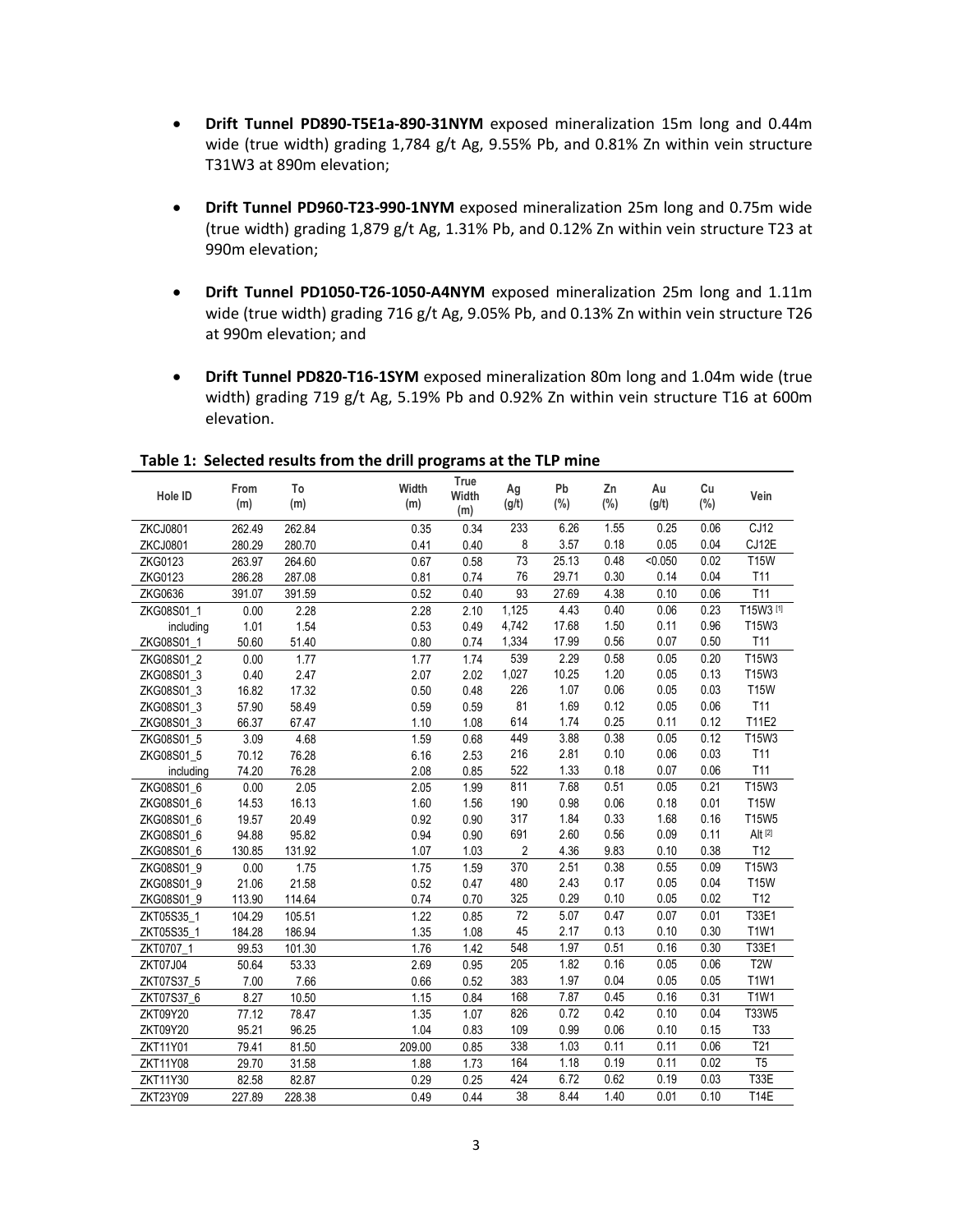| <b>7KT31C1</b><br><b>LINIJI</b> UI | 0002<br>93.b <i>i</i> | 94.68  | $\mathsf{D}$<br>I.U | 0.42 | 155<br>∪י | 41.20 | 4 E<br>2. I J | $\sim$<br>U.Z     | $\sim$<br>◡.∠  | T <sub>2</sub> E |
|------------------------------------|-----------------------|--------|---------------------|------|-----------|-------|---------------|-------------------|----------------|------------------|
| ZKX11473                           | 265.68                | 266.72 | 1.04                | . 01 | 16'       | 3.08  | 0.08          | $\bigcap$<br>u.uc | $\sim$<br>U.U3 | LM8              |

[1] Veins discovered between October 1, 2019 and September 30, 2020

[2] No vein id assigned

| <b>Tunnel ID</b>         | <b>Target</b>    | Length | <b>True Width</b> | Ag    | Pb   | Zn     |
|--------------------------|------------------|--------|-------------------|-------|------|--------|
|                          | Veins            | (m)    | (m)               | (g/t) | (%)  | $(\%)$ |
| PD960-T1W-990-4NYM       | T <sub>1</sub> W | 35.00  | 0.60              | 837   | 2.62 | 0.48   |
| PD1050-T5-1050-5NYM      | T <sub>5</sub>   | 107.50 | 1.45              | 197   | 4.90 | 0.15   |
| PD960-T5-990-11NYM       | T <sub>5</sub>   | 32.00  | 1.10              | 145   | 8.03 | 0.10   |
| PD930-T5E1-930-31SYM     | <b>T5E1</b>      | 23.00  | 0.70              | 619   | 2.29 | 0.78   |
| PD840-T5E1-840-29NYM     | <b>T5E1</b>      | 60.00  | 0.52              | 395   | 2.45 | 0.55   |
| PD840-T5E1-840-29SYM     | <b>T5E1</b>      | 25.00  | 0.77              | 481   | 2.80 | 0.51   |
| PD820-T11-700-4NYM       | T11              | 120.00 | 0.78              | 317   | 5.09 | 0.57   |
| PD820-T11-650-4SYM       | T11              | 60.00  | 0.64              | 320   | 1.70 | 0.26   |
| PD820-T11-600-1SYM       | T11              | 90.00  | 1.25              | 236   | 7.70 | 0.76   |
| PD820XPD-T11-550-4SYM    | T <sub>11</sub>  | 40.00  | 0.65              | 552   | 3.37 | 0.44   |
| PD820XPD-T14-650-3SYM    | T <sub>14</sub>  | 70.00  | 0.87              | 73    | 6.69 | 0.16   |
| PD890-T14E-890-21SYM     | <b>T14E</b>      | 125.00 | 0.83              | 444   | 3.31 | 0.40   |
| PD820XPD-T14E-700-21SYM  | <b>T14E</b>      | 285.00 | 0.81              | 56    | 5.41 | 0.34   |
| PD820-T15W-600-1SYM      | <b>T15W</b>      | 81.00  | 0.79              | 108   | 7.01 | 0.43   |
| PD820-T15W1-700-4NYM     | T15W1            | 50.00  | 0.42              | 293   | 6.26 | 0.37   |
| PD846-T16E-846-7NYM      | T <sub>16</sub>  | 35.00  | 1.10              | 695   | 1.23 | 0.37   |
| PD820-T16-700-12SYM      | T16              | 45.00  | 0.58              | 679   | 3.84 | 1.03   |
| PD820-T16-600-1SYM       | T <sub>16</sub>  | 80.00  | 1.04              | 719   | 5.19 | 0.92   |
| PD930-T16E-930-1SYM      | <b>T16E</b>      | 35.00  | 0.87              | 570   | 0.86 | 1.22   |
| PD846-T16W-846-12SYM     | <b>T16W</b>      | 105.00 | 0.42              | 972   | 1.25 | 0.72   |
| PD820-T17W-700-14SYM     | <b>T16W</b>      | 41.00  | 0.77              | 279   | 4.12 | 0.37   |
| PD846-T17-846-16NYM      | T <sub>17</sub>  | 125.00 | 0.49              | 353   | 3.17 | 0.47   |
| PD846-T17-846-16SYM      | T <sub>17</sub>  | 117.50 | 0.81              | 321   | 3.40 | 0.83   |
| PD820-T17E-700-12NYM     | <b>T17</b>       | 40.00  | 0.43              | 456   | 4.26 | 0.46   |
| PD846-T17E-846-16NYM     | <b>T17E</b>      | 55.00  | 0.52              | 412   | 5.19 | 0.46   |
| PD820-T17-650-4SYM       | <b>T17W</b>      | 70.00  | 0.66              | 608   | 1.90 | 0.93   |
| PD820-T17W-600-1NYM      | <b>T17W</b>      | 15.00  | 0.46              | 976   | 4.49 | 0.37   |
| PD930-T21-930-31SYM      | T <sub>21</sub>  | 82.00  | 0.87              | 233   | 2.26 | 0.18   |
| PD960-T23-990-1NYM       | T <sub>23</sub>  | 25.00  | 0.75              | 1879  | 1.31 | 0.12   |
| PD1050-T26-1050-A4NYM    | T <sub>26</sub>  | 25.00  | 1.11              | 716   | 9.05 | 0.13   |
| PD960-T26-990-A6NYM      | T <sub>26</sub>  | 35.00  | 1.25              | 312   | 2.97 | 0.05   |
| PD890-T5E1a-890-31NYM    | T31W3            | 15.00  | 0.44              | 1784  | 9.55 | 0.81   |
| PD730-T31W-730-A25NYM    | T31W3            | 45.00  | 0.45              | 209   | 8.61 | 0.34   |
| PD730-T33E-560-23NYM     | T33E             | 90.00  | 0.55              | 361   | 2.18 | 0.59   |
| PD730-T35-665-43NYM      | T35              | 65.00  | 0.88              | 75    | 7.08 | 0.51   |
| PD960-T35E-960-5NYM      | T <sub>35E</sub> | 40.00  | 0.40              | 712   | 2.64 | 0.79   |
| PD800-T39E-800-19SYM     | <b>T39E</b>      | 30.00  | 0.66              | 440   | 2.85 | 0.46   |
| PD820XPD-T39E-700-15SYM  | <b>T39E</b>      | 29.00  | 0.56              | 478   | 4.12 | 0.68   |
| PD820XPD-T39E2-755-27SYM | T39E2            | 110.00 | 0.52              | 340   | 5.09 | 2.02   |

### **Quality Control**

Drill cores are NQ size. Drill core samples, limited by apparent mineralization contacts or shear/alteration contacts, were split into halves by saw cutting. The half cores are stored in the Company's core shacks for future reference and checks, and the other half core samples are shipped in securely sealed bags to the Chengde Huakan 514 Geology and Minerals Test and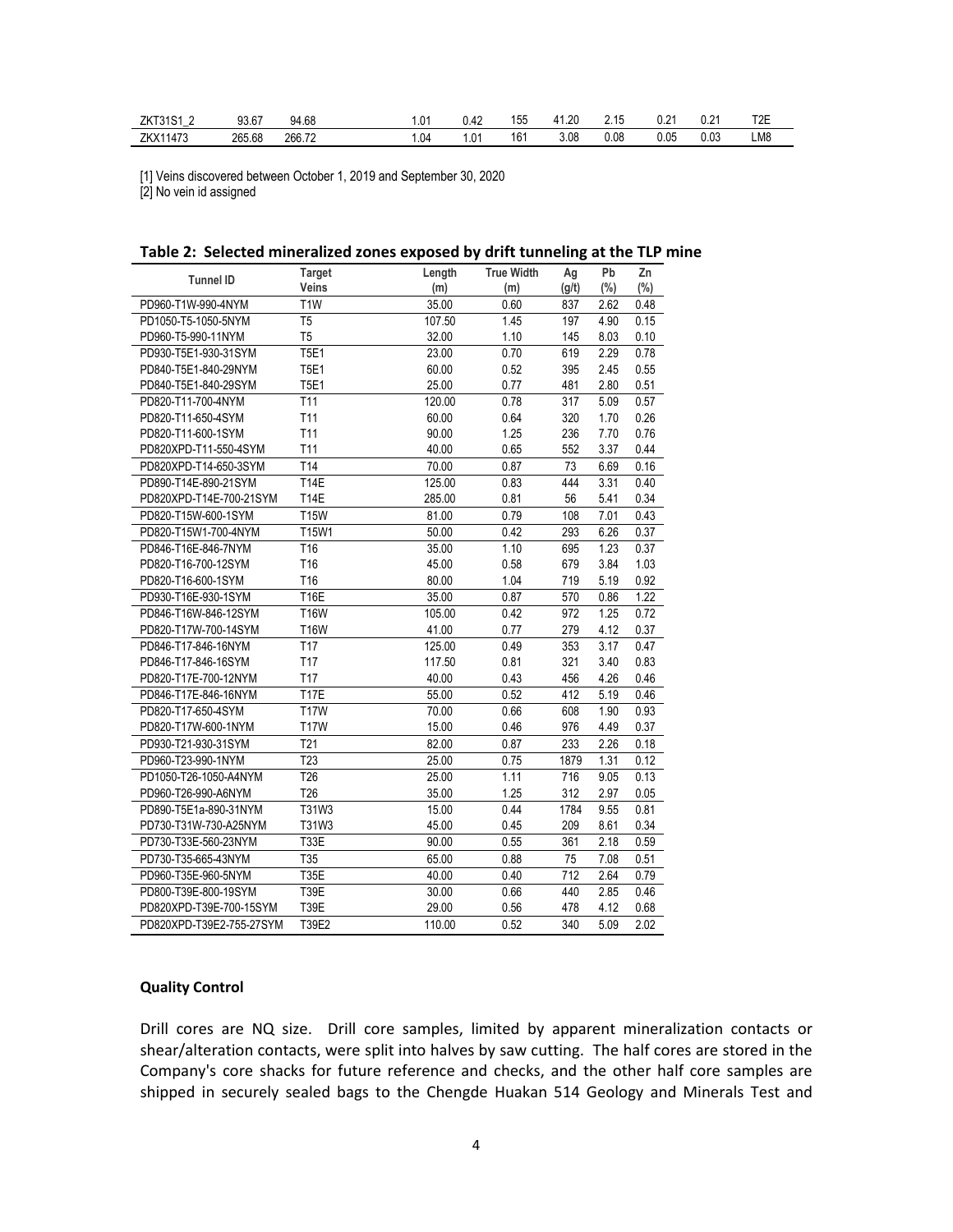Research Institute in Chengde, Hebei Province, China, 226km northeast of Beijing, the Zhengzhou Nonferrous Exploration Institute Lab in Zhengzhou, Henan Province, China, and the Analytical Lab of the Inner Mongolia Geological Exploration Bureau in Hohhot, Inner Mongolia, China. All the three labs are ISO9000 certified analytical labs. For analysis, the sample is dried and crushed to minus 1mm and then split to a 200-300g subsample which is further pulverized to minus 200 mesh. Two subsamples are prepared from the pulverized sample. One is digested with aqua regia for gold analysis with atomic absorption spectroscopy (AAS), and the other is digested with two-acids for analysis of silver, lead, zinc and copper with AAS.

Channel samples are collected along sample lines perpendicular to the mineralized vein structure in exploration tunnels. Spacing between sampling lines is typically 5m along strike. Both the mineralized vein and the altered wall rocks are cut by continuous chisel chipping. Sample length ranges from 0.2m to more than 1.0m, depending on the width of the mineralized vein and the mineralization type. Channel samples are prepared and assayed with AAS at Silvercorp's mine laboratory (Ying Lab) located at the mill complex in Luoning County, Henan Province, China. The Ying lab is officially accredited by the Quality and Technology Monitoring Bureau of Henan Province and is qualified to provide analytical services. The channel samples are dried, crushed and pulverized. A 200g sample of minus 160 mesh is prepared for assay. A duplicate sample of minus 1mm is made and kept in the laboratory archives. Gold is analysed by fire assay with AAS finish, and silver, lead, zinc and copper are assayed by two-acid digestion with AAS finish.

A routine quality assurance/quality control (QA/QC) procedure is adopted to monitor the analytical quality at each lab. Certified reference materials (CRMs), pulp duplicates and blanks are inserted into each batch of lab samples. QA/QC data at the lab are attached to the assay certificates for each batch of samples.

The Company maintains its own comprehensive QA/QC program to ensure best practices in sample preparation and analysis of the exploration samples. Project geologists regularly insert CRM, field duplicates and blanks to each batch of 30 core samples to monitor the sample preparation and analysis procedures at the labs. The analytical quality of the labs is further evaluated with external checks by sending approximately 3-5% of the pulp samples to higher level labs to check for lab bias. Data from both the Company's and the labs' QA/QC programs are reviewed on a timely basis by project geologists.

Guoliang Ma, P. Geo., Manager of Exploration and Resource of the Company, is the Qualified Person for Silvercorp under NI 43-101 and has reviewed and given consent to the technical information contained in this news release.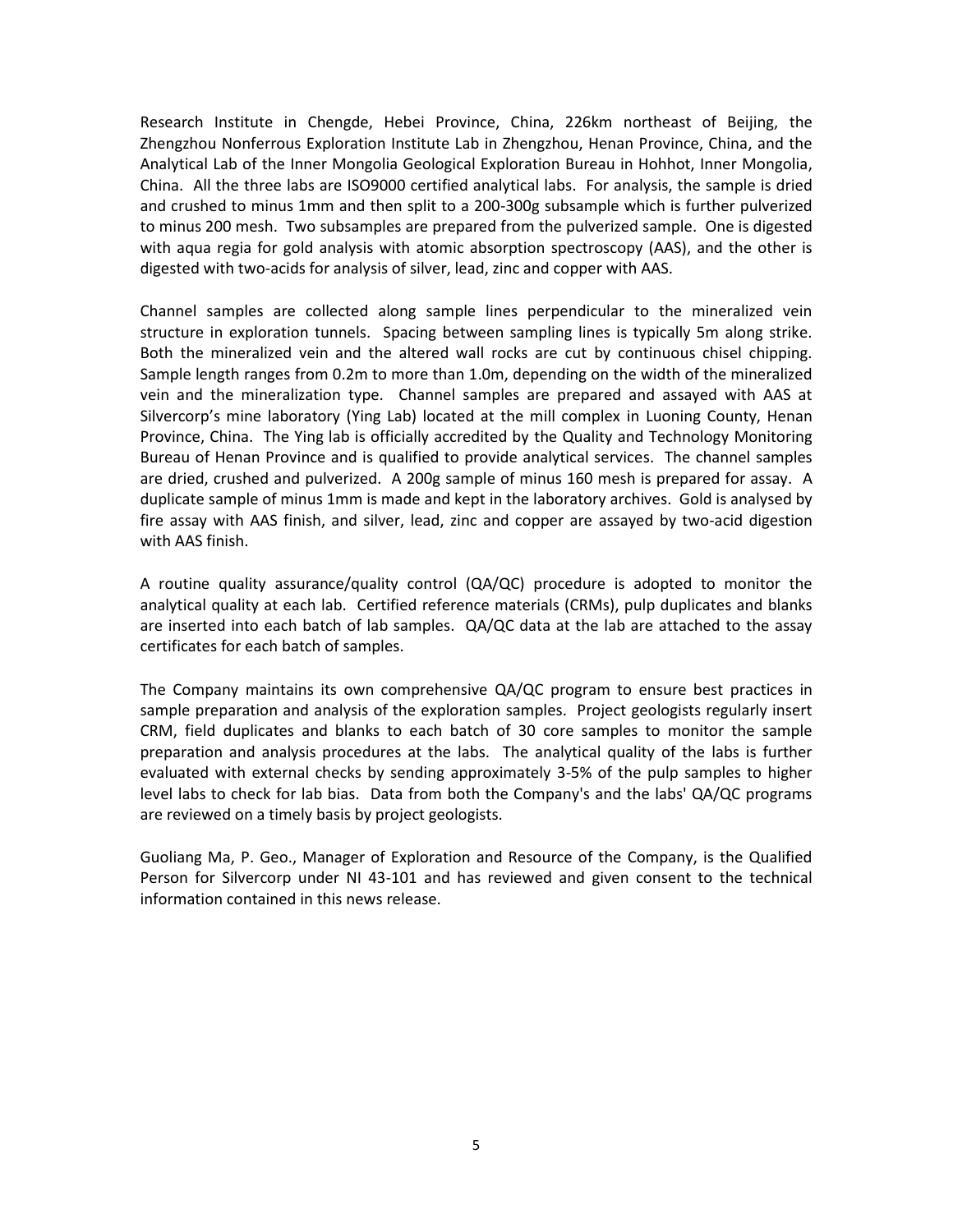#### **About Silvercorp**

Silvercorp is a profitable Canadian mining company producing silver, lead and zinc metals in concentrates from mines in China. The Company's goal is to continuously create healthy returns to shareholders through efficient management, organic growth and the acquisition of profitable projects. Silvercorp balances profitability, social and environmental relationships, employees' wellbeing, and sustainable development. For more information, please visit our website at www.silvercorp.ca.

#### **For further information**

Lon Shaver Vice President Silvercorp Metals Inc.

Phone: (604) 669-9397 Toll Free: 1 (888) 224-1881 Email: investor@silvercorp.ca Website: www.silvercorp.ca

#### *CAUTIONARY DISCLAIMER - FORWARD LOOKING STATEMENTS*

*Certain of the statements and information in this news release constitute "forward-looking statements" within the meaning of the United States Private Securities Litigation Reform Act of 1995 and "forward-looking information"*  within the meaning of applicable Canadian provincial securities laws. Any statements or information that express or *involve discussions with respect to predictions, expectations, beliefs, plans, projections, objectives, assumptions or future events or performance (often, but not always, using words or phrases such as "expects", "is expected", "anticipates", "believes", "plans", "projects", "estimates", "assumes", "intends", "strategies", "targets", "goals", "forecasts", "objectives", "budgets", "schedules", "potential" or variations thereof or stating that certain actions, events or results "may", "could", "would", "might" or "will" be taken, occur or be achieved, or the negative of any of these terms and similar expressions) are not statements of historical fact and may be forward-looking statements or information. Forward-looking statements or information relate to, among other things: the price of silver and other metals; the accuracy of mineral resource and mineral reserve estimates at the Company's material properties; the sufficiency of the Company's capital to finance the Company's operations; estimates of the Company's revenues and capital expenditures; estimated production from the Company's mines in the Ying Mining District; timing of receipt of permits and regulatory approvals; availability of funds from production to finance the Company's operations; and access to and availability of funding for future construction, use of proceeds from any financing and development of the Company's properties.*

*Forward-looking statements or information are subject to a variety of known and unknown risks, uncertainties and other factors that could cause actual events or results to differ from those reflected in the forward-looking statements or information, including, without limitation, social and economic impacts of COVID-19; risks relating to: fluctuating commodity prices; calculation of resources, reserves and mineralization and precious and base metal recovery; interpretations and assumptions of mineral resource and mineral reserve estimates; exploration and development programs; feasibility and engineering reports; permits and licenses; title to properties; property interests; joint venture*  partners; acquisition of commercially mineable mineral rights; financing; recent market events and conditions; *economic factors affecting the Company; timing, estimated amount, capital and operating expenditures and economic returns of future production; integration of future acquisitions into the Company's existing operations; competition; operations and political conditions; regulatory environment in China and Canada; environmental risks; foreign exchange rate fluctuations; insurance; risks and hazards of mining operations; key personnel; conflicts of interest; dependence on management; internal control over financial reporting as per the requirements of the Sarbanes-Oxley Act; and bringing actions and enforcing judgments under U.S. securities laws.*

*This list is not exhaustive of the factors that may affect any of the Company's forward-looking statements or information. Forward-looking statements or information are statements about the future and are inherently uncertain,*